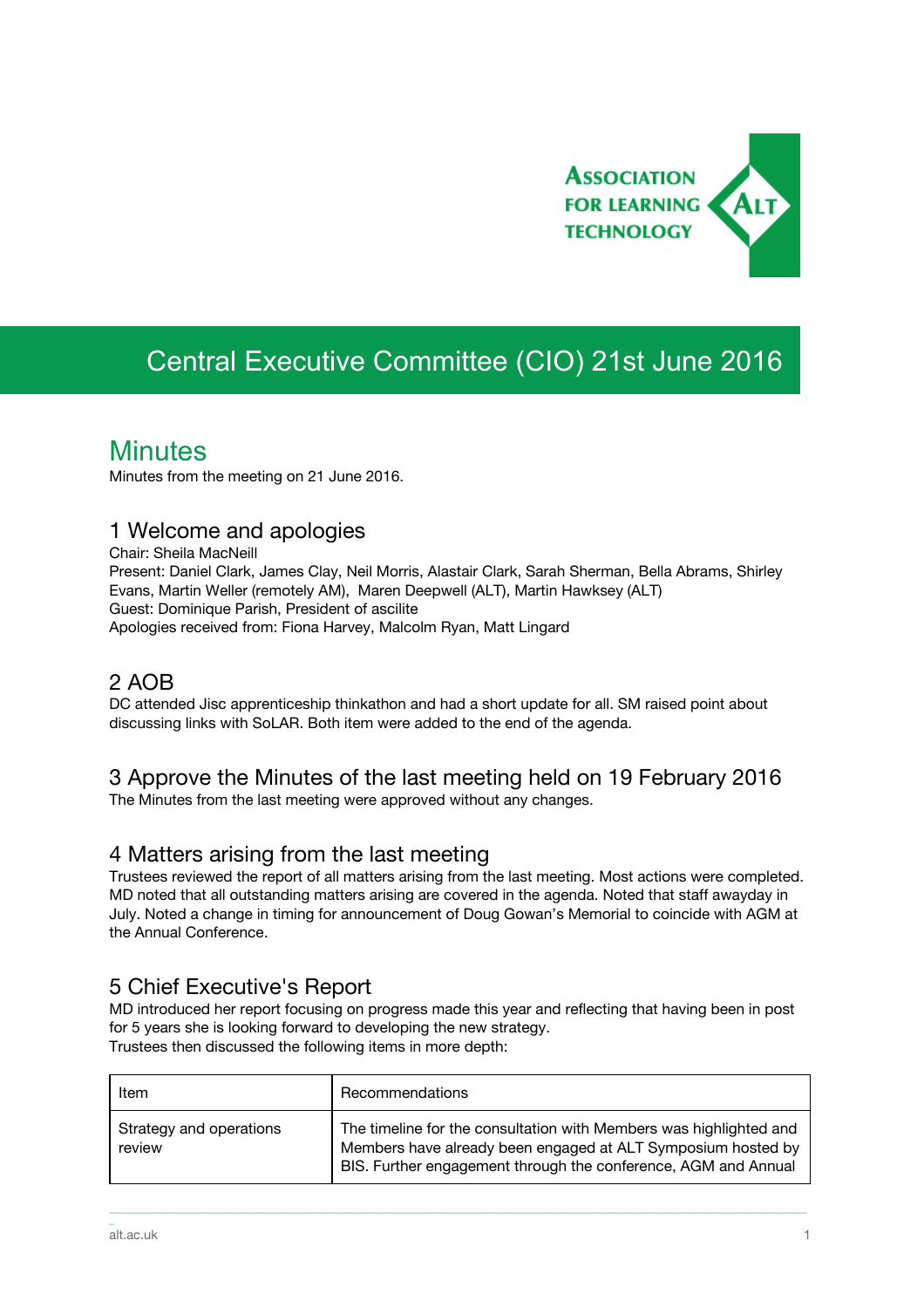|                                                   | Survey. Process to initially led by a small group of Trustees<br>including Chair, Vice-Chair and Honorary Treasurer.<br>Recommendation: Trustees noted the upcoming strategy day with<br>operational committees to which Trustees are invited, which is<br>planned for 19th October.                                                                                                                                                                                                                                    |
|---------------------------------------------------|-------------------------------------------------------------------------------------------------------------------------------------------------------------------------------------------------------------------------------------------------------------------------------------------------------------------------------------------------------------------------------------------------------------------------------------------------------------------------------------------------------------------------|
| Contractual agreement with<br>host institution    | Recommendation: Trustees approved the renewal of the licence to<br>occupy for the extended period and delegate FH and MW to sign the<br>new agreement.                                                                                                                                                                                                                                                                                                                                                                  |
| Risk management                                   | MD highlighted risk register is in good state. HR risks are improving<br>with support from FH and MW. Noted that staffing has been<br>enhanced with a temporary support officer (Thom Lodge). The post<br>fraction for Finance (Jane Frankel) and Membership (Tom Palmer)<br>have both been increased to support current demands from the<br>conference and continued take up of CMALT.<br>Recommendation: Trustees formally noted the updated risk register<br>and the actions taken to mitigate the risks identified. |
| Recruitment and staffing                          | Recommendation: Trustees noted and approved the actions taken<br>to ensure adequate staffing resource is available to cover all<br>operational areas.                                                                                                                                                                                                                                                                                                                                                                   |
| <b>Blended Learning Essentials</b>                | BLE has progressed well and there has been good update from the<br>CMALT pilot group. ALT staff team have undertaken some<br>additional work with the project evaluation.<br>Recommendation: Trustees to note the successful delivery of phase<br>4.                                                                                                                                                                                                                                                                    |
| <b>Higher Education bill/TEF</b>                  | Recommendation: Trustees agreed to support Expressions of<br>Interest as discussed.                                                                                                                                                                                                                                                                                                                                                                                                                                     |
| Learning Foundation                               | We are currently exploring how the foundation might be involved in<br>the Annual Conference by supporting edtech start ups and<br>participation in the exhibition. This is an interesting opportunity for us<br>to explore working together.<br>Recommendation: DC and SE to provide some input.                                                                                                                                                                                                                        |
| Jisc                                              | Jisc have asked us to consider providing input to developing a<br>Learning Technologist profile to contribute to the digital capabilities<br>framework.<br>Recommendation: SS to provide initial input.                                                                                                                                                                                                                                                                                                                 |
| Honorary Life Membership                          | Recommendation: Trustees delegated approval of HLM award to<br>GPC.                                                                                                                                                                                                                                                                                                                                                                                                                                                     |
| Nominations for Trustee &<br>Vice-Chair vacancies | Recommendation: Trustees formally noted the nominations of the<br>candidates and the election process coming up ahead of the AGM.                                                                                                                                                                                                                                                                                                                                                                                       |

Other matters that were discussed:

MD noted that the ALT Symposium was very useful. Invited Trustees to provide input on proceedings. These will be circulated to Trustees for comment before publications. This will be an ALT publication and we have invited input from all speakers.

\_\_\_\_\_\_\_\_\_\_\_\_\_\_\_\_\_\_\_\_\_\_\_\_\_\_\_\_\_\_\_\_\_\_\_\_\_\_\_\_\_\_\_\_\_\_\_\_\_\_\_\_\_\_\_\_\_\_\_\_\_\_\_\_\_\_\_\_\_\_\_\_\_\_\_\_\_\_\_\_\_\_\_\_\_\_\_\_\_\_\_\_\_\_\_\_\_\_\_\_\_\_\_\_\_\_\_\_\_\_\_\_\_\_\_\_\_\_\_\_\_\_\_\_\_\_\_\_\_\_\_\_\_\_\_\_\_\_\_\_\_\_\_\_\_\_\_\_\_\_

MD reminded Trustees that all members can attend the AGM regardless if they are attending the conference.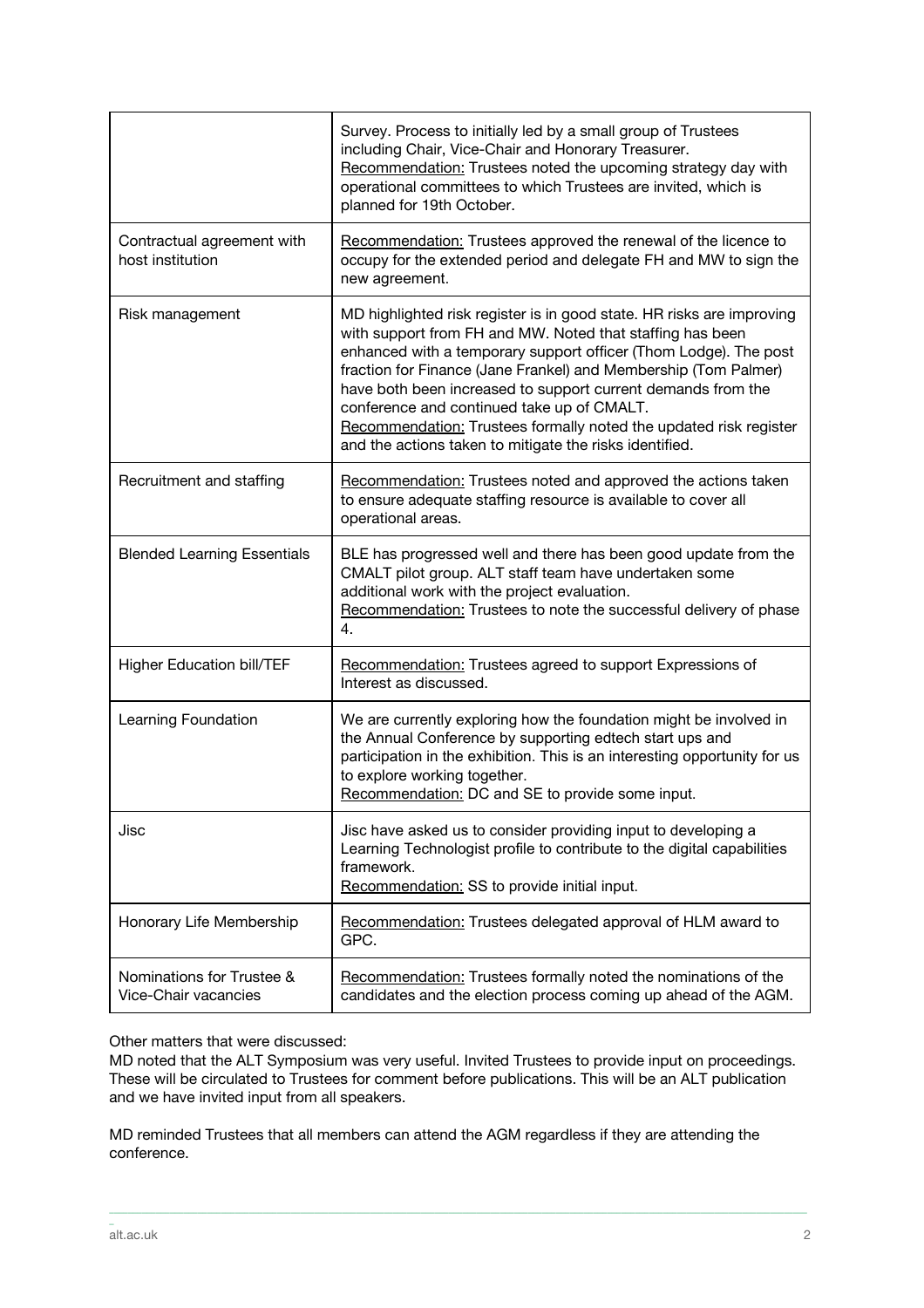MD highlighted that this was the 10th ALT Learning Technologist Awards. JC highlighted the value of the award in opening doors. MD noted that Trustees are welcome to get more involved in the awards.

#### 6 Financial report

The report covered the current financial year and included progress with audit and annual report and the Q1 financial report. Following the appointment of new auditors the fieldwork was completed in June. We have been pleased with the process and the feedback from the auditor has likewise been positive. DC reported that we anticipate the annual accounts to show a positive balance this year. MD highlighted invaluable support from Jane Frankel and the new auditor is providing very useful advice.

The financial report for Q1 shows that overall we are operating well within the budget and financial strategy. Membership income has made good progress.We have stabilised the number of organisational members and individual membership continues to grow. We are consistently meeting our budget targets across all categories with CMALT registration fees increasing. Expenditure has largely been in line with the budget. he reserve position remains unchanged from the year end. There is no update at this time regarding Gift aid or tax advice for members.

Recommendation: Trustees noted and approved the timeline for the completion of the audit and the Annual Report. Delegation for approval to Trustees via email and GPC.

#### 7 Guest discussion: working in partnership with ascilite

SM welcomed Dominique Parish President of ascilite and Trustees had a lively discussion about the two organisations working in partnership that emphasised the value of the existing Memorandum of Understanding. We look forward to working together on future projects.

### 8 Operational Committees

#### 8.1 Committee for Membership Development

SS highlighted ongoing work with renaming of memberships including CMALT. A paper has been discussed regarding the introduction of a CMALT Fellowship. MDC has also been discussing local CMALT champions. MDC have also been looking at linkages with Organisational members and information shared on their websites. JC reported on the first West Midlands Members Group event which was positively received. MD highlighted that in terms of support that initially the agreed regions should be prioritised. SS noted that website needs updating in terms of active SIGs and timely reporting from existing groups.

Trustees noted approved the following items from the Committee:

Recommendation: The Committee recommends the formal approval of the new ALT West Midlands Region Learning Technology Group to Trustees;

Recommendation: The Committee recommends the formal approval of the new Learning Spaces Special Interest Group to the Trustees.

Recommendation: The Committee has one vacancy to be advertised via the open call for expressions of interest.

#### 8.2 Committee for Communications and Publications

NM reported that the #altc blog has a strong group of editors with a good output of content. #altc blog has also started experimenting with badges, the first being a contributor badge. The journal editors are working through a backlog of submissions. The publication route from the conference has also been very popular. MD commened work of NM on re-energising the editorial board and engaging the board in the Journal. Noted that a very rich range of webinars which are a benefit to members.

\_\_\_\_\_\_\_\_\_\_\_\_\_\_\_\_\_\_\_\_\_\_\_\_\_\_\_\_\_\_\_\_\_\_\_\_\_\_\_\_\_\_\_\_\_\_\_\_\_\_\_\_\_\_\_\_\_\_\_\_\_\_\_\_\_\_\_\_\_\_\_\_\_\_\_\_\_\_\_\_\_\_\_\_\_\_\_\_\_\_\_\_\_\_\_\_\_\_\_\_\_\_\_\_\_\_\_\_\_\_\_\_\_\_\_\_\_\_\_\_\_\_\_\_\_\_\_\_\_\_\_\_\_\_\_\_\_\_\_\_\_\_\_\_\_\_\_\_\_\_

\_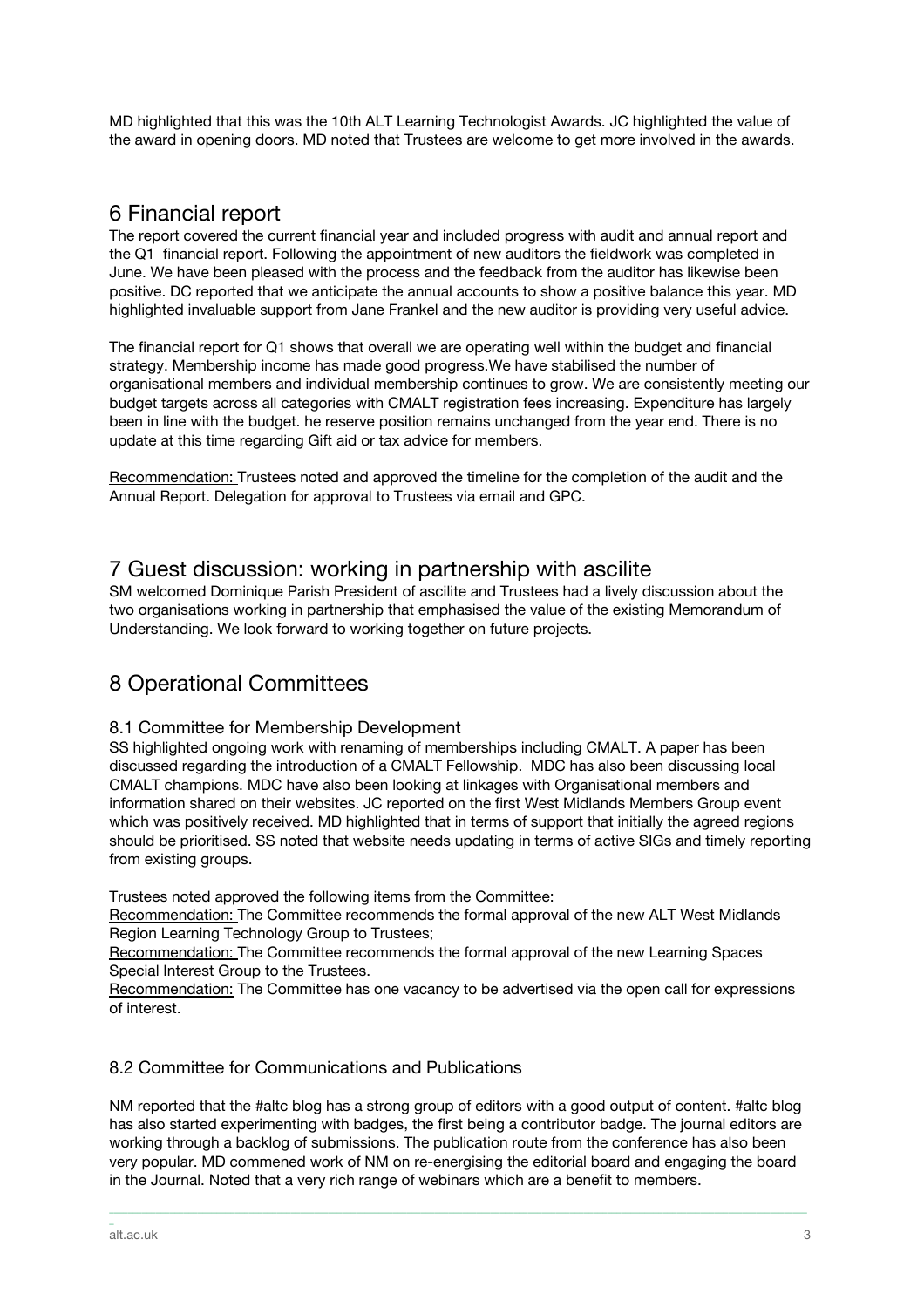Trustees noted and approved the following items from the Committee:

To note: Induction of the new Editorial Team for Research in Learning Technology is complete and all editors have taken up their duties;

To note: 36 items have been published in the #altc blog. The Editorial Team now consists of: Anne Hole, University of Sussex – Editor in Chief; Chris Rowell, Regent's University; Stella Ekebuisi, Queen Mary University of London; Howard Scott, University of Hull; Peter Reed, University of Liverpool; Rachel Challen, Loughborough College; Santanu Vasant, City University; Teresa MacKinnon, University of Warwick;

To note: The Committee started planning sessions about publishing with ALT for the Annual Conference.

Recommendation: The Committee noted that this year no vacancies will be advertised as no members are stepping down and new Editor members have joined.

#### 8.3 Committee for Further Education + cross sector engagement

JC reported that there has been very good attendance at meetings. Work with FELTAG SIG has developed very well with now over 170 members. Welcome the increase in engagement from FE/Skills sector in ALT activities. JC highlighted opportunity for ALT to support area based reviews. The committee are keen to explore how they can support this. BA highlighted need to target senior management in terms of opportunities technology affords.

Action: JC to invite BA to FELTAG meeting

Opportunity to get committee's informing each other's work was discussed. The strategy review was highlighted as an opportunity to reflect and address this.

Action: To look at using GPC as opportunity for committee chairs to liaise.

Trustees noted and approved the following items from the Committee:

To note: Committee members to consider submitting articles for the #altc Blog. Recommendation: The committee has no vacancies for new members this year. Recruitment for a new Vice-Chair is currently ongoing.

### 9 Events report

Trustees reviewed the report from Anna Davidge which included the evaluation of the OER16 conference in April, recent webinars and the ALT Symposium as well as a progress updated on the Annual Conference. MD reflected on far come the Association has come in hosting events now having 3 major annual events including the OER conference and reported that the annual conference is progressing well with continued support from the community and has been well subscribed. Trustees are asked to help promote the Annual Conference.

### 10 Communication and website report

MH presented the report with a focus on Members Groups and evolving support for groups online. Discussed what facilities are now available to support groups collaborating online and new functionality being trialled with the Open Education SIG, West Midlands and Northern Ireland Members Group. MH pointed out the work that is ongoing to define appropriate policies governing the emerging online spaces. This relates also to digital badges for the #altc blog and potential future badges to be issued for membership services in due course. MH also reported on the successful online delivery of the OER16 conference, which provided a good opportunity to try new ways of collaborating for events. MH concluded his report with an update on the server upgrade.

### 11 Discussion on OER and repositories

Trustees had an informal discussion on developments relating to OER and repositories on a national scale.

\_\_\_\_\_\_\_\_\_\_\_\_\_\_\_\_\_\_\_\_\_\_\_\_\_\_\_\_\_\_\_\_\_\_\_\_\_\_\_\_\_\_\_\_\_\_\_\_\_\_\_\_\_\_\_\_\_\_\_\_\_\_\_\_\_\_\_\_\_\_\_\_\_\_\_\_\_\_\_\_\_\_\_\_\_\_\_\_\_\_\_\_\_\_\_\_\_\_\_\_\_\_\_\_\_\_\_\_\_\_\_\_\_\_\_\_\_\_\_\_\_\_\_\_\_\_\_\_\_\_\_\_\_\_\_\_\_\_\_\_\_\_\_\_\_\_\_\_\_\_

\_